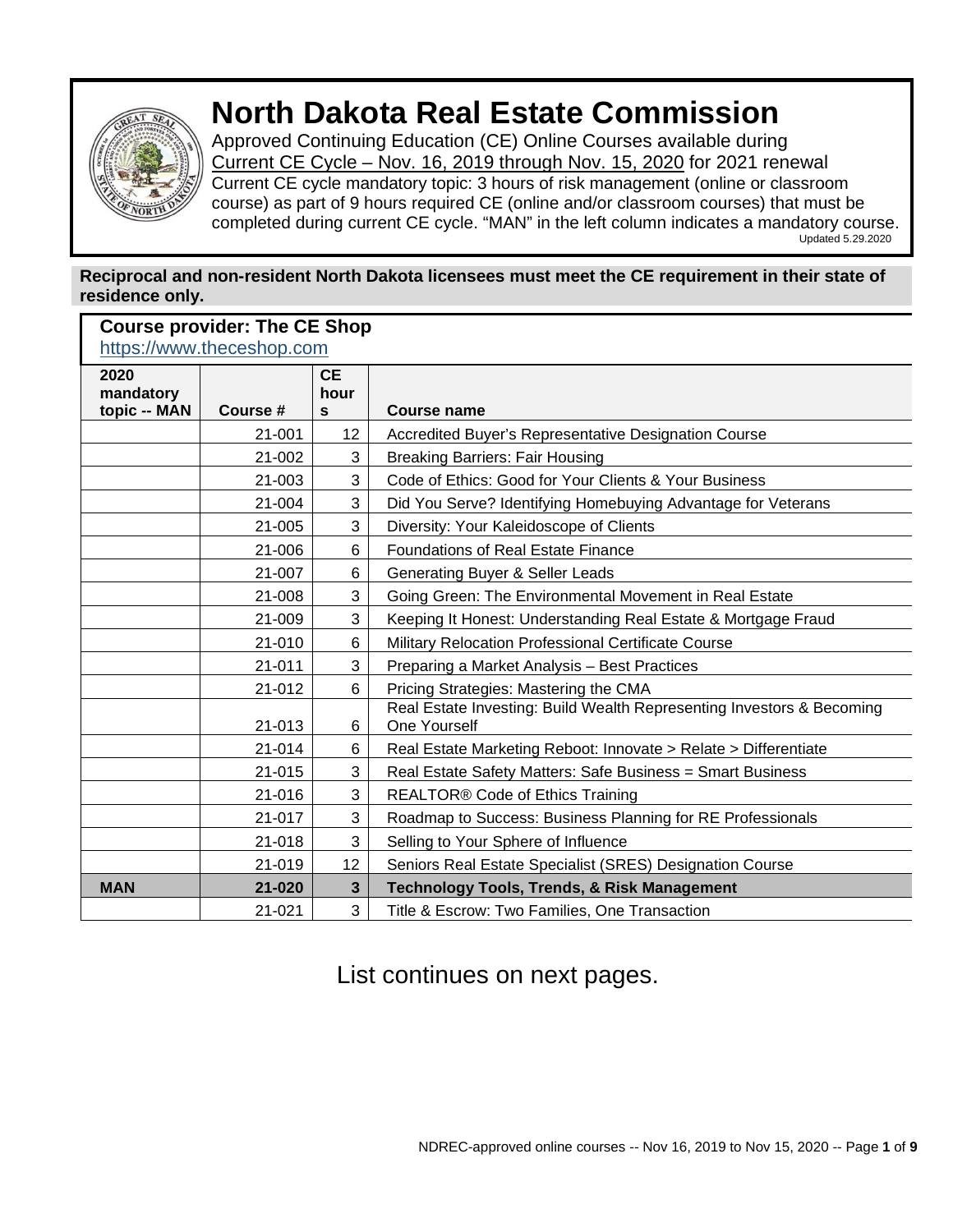#### **Course provider: OnCourse Learning Real Estate**

[www.oncourselearning.com](http://www.oncourselearning.com/)

| 2020<br>mandatory<br>topic -- MAN | Course #   | <b>CE</b><br>hours | Course name                                                          |  |  |
|-----------------------------------|------------|--------------------|----------------------------------------------------------------------|--|--|
|                                   | 21-022     | 3                  | ADA & Fair Housing                                                   |  |  |
|                                   | 21-023     | 6                  | <b>Basic Real Estate Finance</b>                                     |  |  |
|                                   | 21-024     | 6                  | Business Management in a Real Estate Office (BMRE)                   |  |  |
|                                   | $21 - 025$ | 3                  | <b>Concepts in Appraising Green Residential Buildings</b>            |  |  |
|                                   | 21-026     | 3                  | <b>Ethics in Real Estate</b>                                         |  |  |
|                                   | 21-027     | 6                  | <b>Green Home Construction</b>                                       |  |  |
|                                   | 21-028     | 3                  | <b>Green Home Features</b>                                           |  |  |
|                                   | 21-029     | 6                  | <b>Methods of Residential Finance</b>                                |  |  |
|                                   | 21-030     | 6                  | Pricing Property to Sell                                             |  |  |
|                                   | 21-031     | 3                  | Safety First: Crime Prevention and Self Defense for Real Estate Pros |  |  |
|                                   | 21-032     | 6                  | Tax Free Exchanges                                                   |  |  |
|                                   | 21-033     | 3                  | Tax Advantages of Home Ownership                                     |  |  |
|                                   | 21-034     | 3                  | <b>Technology Trends in Real Estate</b>                              |  |  |

| <b>Course provider: WebCE Inc</b><br>https://www.webce.com/realestatece/catalog/real-estate-ce/north-dakota |          |                    |                                                      |  |
|-------------------------------------------------------------------------------------------------------------|----------|--------------------|------------------------------------------------------|--|
| 2020<br>mandatory<br>topic -- MAN                                                                           | Course # | <b>CE</b><br>hours | Course name                                          |  |
|                                                                                                             | 21-035   | 3                  | The Power of Social Media Marketing                  |  |
|                                                                                                             | 21-036   | 3                  | <b>Contracts and Leasing</b>                         |  |
|                                                                                                             | 21-037   | 3                  | Good Guys/Bad Guys - Who's Who in Mortgage Fraud     |  |
|                                                                                                             | 21-038   | 6                  | Benefits of a Professional Home Inspection           |  |
|                                                                                                             | 21-039   | 3                  | Managing Conflicts with Tenants, Clients & Employees |  |
|                                                                                                             | 21-040   | 3                  | The Millennials are Changing Real Estate!            |  |

| Course provider: 1 Attempt (At Your Pace Online LLC)<br>https://www.ayporealestate.com/north-dakota-real-estate-continuing-education |          |                    |                                               |  |
|--------------------------------------------------------------------------------------------------------------------------------------|----------|--------------------|-----------------------------------------------|--|
| 2020<br>mandatory<br>topic -- MAN                                                                                                    | Course # | <b>CE</b><br>hours | Course name                                   |  |
|                                                                                                                                      | 21-041   | 6.                 | North Dakota 6-Hour Real Estate Financing     |  |
|                                                                                                                                      | 21-042   |                    | North Dakota 3-Hour Real Estate Agency Course |  |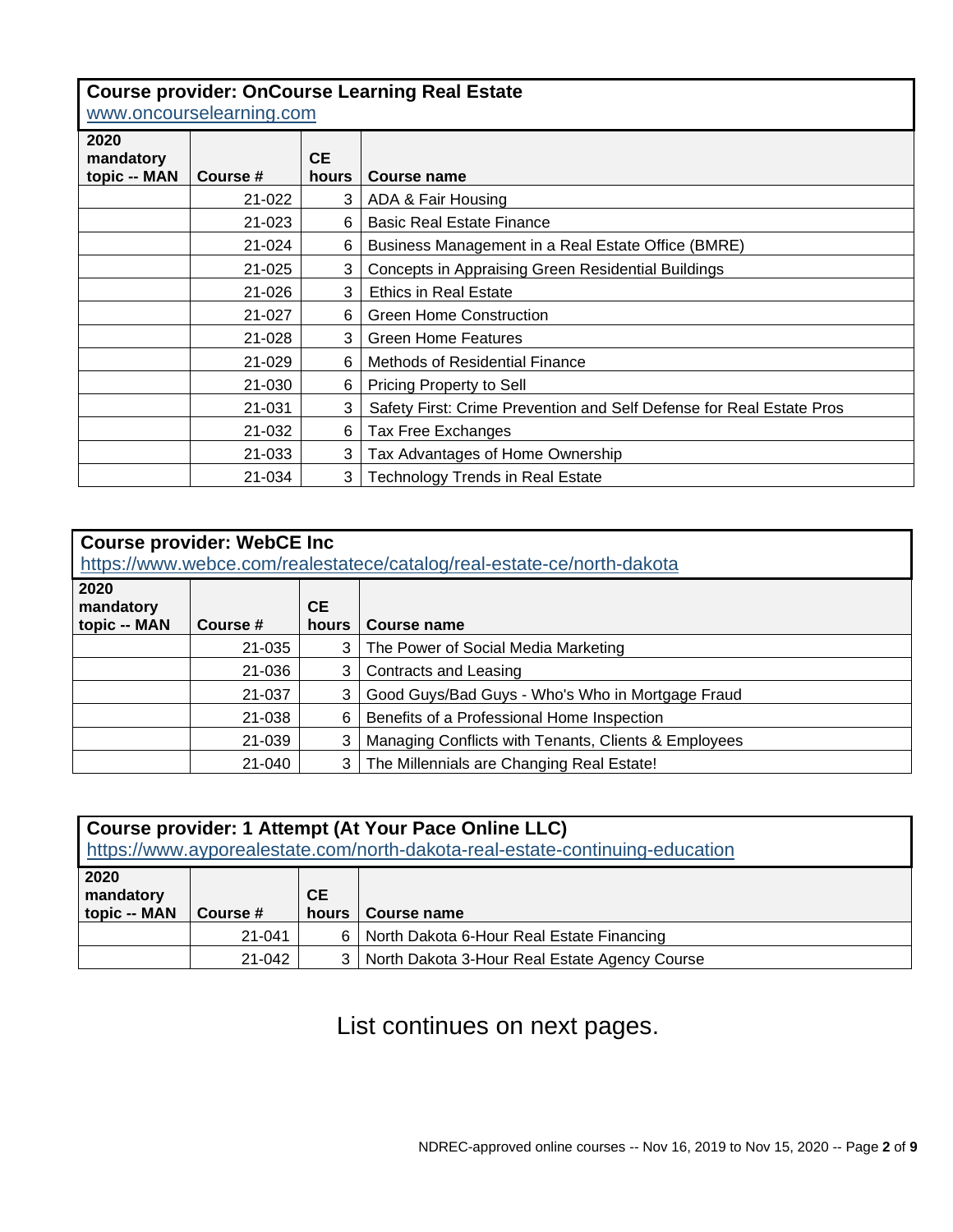|                             | <b>Course provider: Continuing Ed Express LLC</b> |           |                                                       |  |  |  |
|-----------------------------|---------------------------------------------------|-----------|-------------------------------------------------------|--|--|--|
| www.continuingedexpress.com |                                                   |           |                                                       |  |  |  |
| 2020<br>mandatory           |                                                   | <b>CE</b> |                                                       |  |  |  |
| topic -- MAN                | Course #                                          | hours     | Course name                                           |  |  |  |
|                             | 21-043                                            | 2         | Serving Senior Homebuyers & Sellers                   |  |  |  |
|                             | 21-044                                            | 3         | History of the American Home: Part I                  |  |  |  |
|                             | 21-045                                            | 3         | Buyer Counseling: A Planned Approach                  |  |  |  |
|                             | 21-046                                            | 3         | <b>Professional Standards &amp; Best Practices</b>    |  |  |  |
|                             | 21-047                                            | 3         | History of the American Home: Part II                 |  |  |  |
|                             | 21-048                                            | 3         | Seller Counseling: From Listing to Closing            |  |  |  |
|                             | 21-049                                            | 3         | Rehab for Resale                                      |  |  |  |
|                             | 21-052                                            | 3         | <b>Business &amp; Communications Technology</b>       |  |  |  |
|                             | 21-053                                            | 3         | How to Sell Real Estate Part-time                     |  |  |  |
|                             | 21-054                                            | 3         | Simple Staging for Quicker Sales                      |  |  |  |
|                             | 21-055                                            | 3         | The Essential Real Estate Marketing Guide             |  |  |  |
|                             | 21-056                                            | 3         | A Guide to Navigating Real Estate Transactions        |  |  |  |
|                             | 21-057                                            | 3         | Green Remodeling: Sustainable Ways to Renovate Homes  |  |  |  |
|                             | 21-058                                            | 3         | Inside the Federal Reserve                            |  |  |  |
|                             | 21-059                                            | 3         | Service Docs, ADA & the Fair Housing Act              |  |  |  |
|                             | 21-060                                            | 3         | Home Inspection Basics                                |  |  |  |
|                             | 21-061                                            | 3         | <b>Resolving Transaction Disputes</b>                 |  |  |  |
|                             | 21-062                                            | 3         | Mortgage Fraud Finds New Paths in Real Estate         |  |  |  |
|                             | 21-063                                            | 3         | Negotiate with Confidence & Power: Advanced Practices |  |  |  |
|                             | 21-064                                            | 3         | Negotiate with Confidence & Power: Fundamentals       |  |  |  |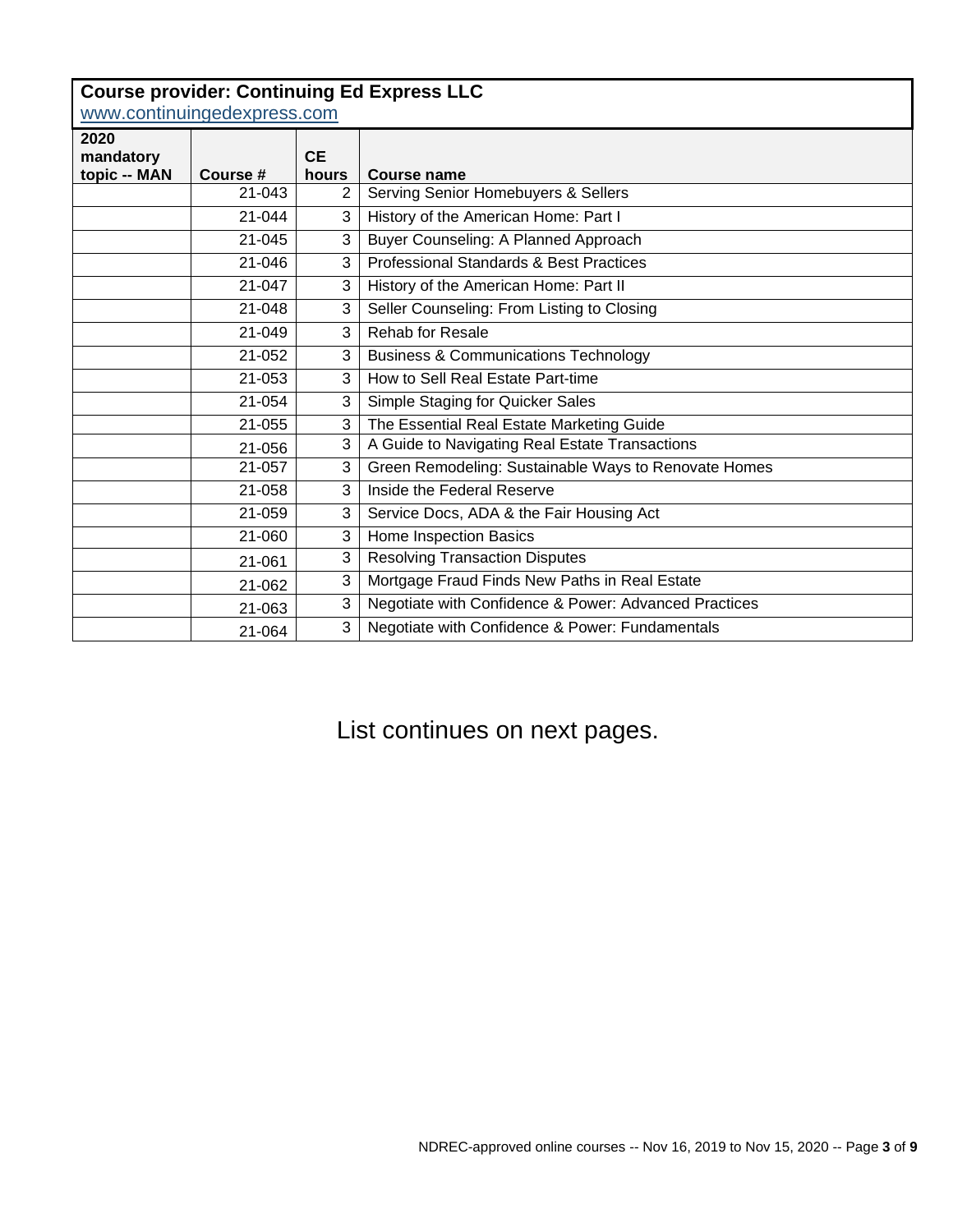| <b>Course provider: WebCE Inc</b><br>https://www.webce.com/realestatece/catalog/real-estate-ce/north-dakota |                                               |   |                                           |  |
|-------------------------------------------------------------------------------------------------------------|-----------------------------------------------|---|-------------------------------------------|--|
| 2020<br>mandatory<br>topic -- MAN                                                                           | <b>CE</b><br>Course #<br>hours<br>Course name |   |                                           |  |
| <b>MAN</b>                                                                                                  | 21-065                                        |   | <b>Risk Awareness</b>                     |  |
|                                                                                                             | 21-066                                        | 3 | Fair Housing for the Real Estate Industry |  |

| <b>Course provider: The CE Shop</b><br>https://www.theceshop.com |          |                    |                                                             |  |
|------------------------------------------------------------------|----------|--------------------|-------------------------------------------------------------|--|
|                                                                  | Course # | <b>CE</b><br>hours | Course name                                                 |  |
|                                                                  | 21-067   | 6.                 | Resort & Second-Home Specialist (RSPS) Certification Course |  |

| <b>Course provider: Preferred Systems Inc.</b><br>http://learninglibrary.com/RellCatalog/p-3180-va-loan-certified.aspx |          |                    |                   |  |
|------------------------------------------------------------------------------------------------------------------------|----------|--------------------|-------------------|--|
|                                                                                                                        | Course # | <b>CE</b><br>hours | Course name       |  |
|                                                                                                                        | 21-068   | 4                  | VA Loan Certified |  |

| <b>Course provider: Continuing Ed Express LLC</b><br>www.continuingedexpress.com |          |                                    |                                                         |  |
|----------------------------------------------------------------------------------|----------|------------------------------------|---------------------------------------------------------|--|
| 2020<br>mandatory<br>topic -- MAN                                                | Course # | CE.<br>hours<br><b>Course name</b> |                                                         |  |
|                                                                                  | 21-069   | 3                                  | <b>Selling New Construction Homes</b>                   |  |
|                                                                                  | 21-070   | 3                                  | Healthy Turf, Plant Life, and Water Resource Management |  |

| <b>Course provider: The CE Shop</b><br>https://www.theceshop.com |          |                    |                                               |  |
|------------------------------------------------------------------|----------|--------------------|-----------------------------------------------|--|
| 2020<br>mandatory<br>topic -- MAN                                | Course # | <b>CE</b><br>hours | Course name                                   |  |
|                                                                  | 21-071   | 12                 | <b>Accredited Buyer's Representative</b>      |  |
|                                                                  | 21-072   | 6                  | Corporate Relocation                          |  |
|                                                                  | 21-073   |                    | Document Excellence for Smoother Transactions |  |
|                                                                  | 21-074   |                    | <b>Property Inspection Issues</b>             |  |

| Course provider: 1 Attempt (At Your Pace Online LLC)<br>https://www.ayporealestate.com/north-dakota-real-estate-continuing-education |          |                    |                                                            |
|--------------------------------------------------------------------------------------------------------------------------------------|----------|--------------------|------------------------------------------------------------|
| 2020<br>mandatory<br>topic -- MAN                                                                                                    | Course # | <b>CE</b><br>hours | Course name                                                |
| <b>MAN</b>                                                                                                                           | 21-075   |                    | 3 North Dakota Real Estate Mandatory Core: Risk Management |

NDREC-approved online courses -- Nov 16, 2019 to Nov 15, 2020 -- Page **4** of **9**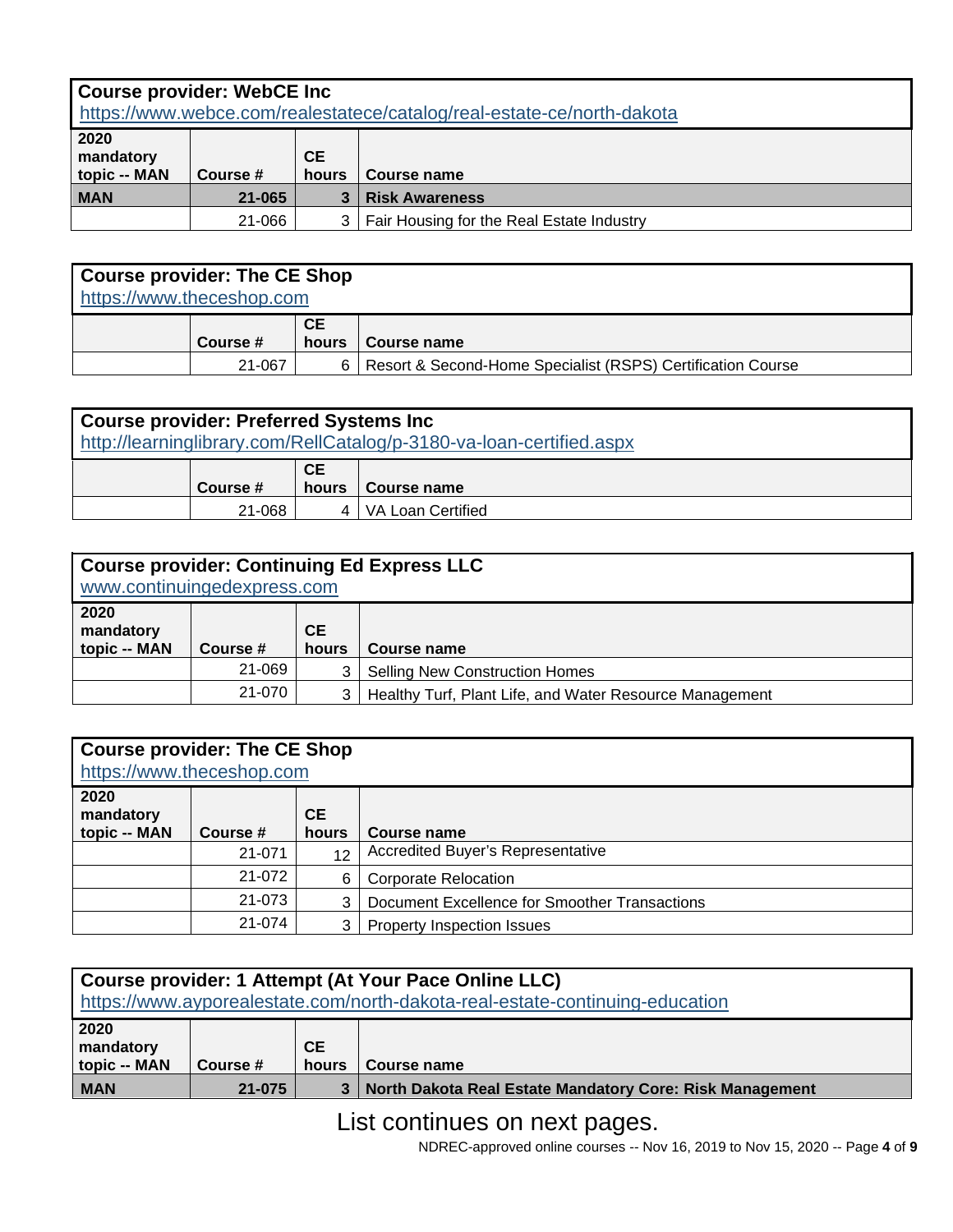|                                   | <b>Course provider: The CE Shop</b><br>https://www.theceshop.com |                    |                                                                                                      |  |  |  |
|-----------------------------------|------------------------------------------------------------------|--------------------|------------------------------------------------------------------------------------------------------|--|--|--|
| 2020<br>mandatory<br>topic -- MAN | Course #                                                         | <b>CE</b><br>hours | Course name                                                                                          |  |  |  |
|                                   | 20-700                                                           | 3                  | <b>Advocating for Short Sale Clients</b>                                                             |  |  |  |
|                                   | 20-703                                                           | 3                  | Code of Ethics in Action: Real-Life Applications                                                     |  |  |  |
| <b>MAN</b>                        | 20-707                                                           | 3                  | <b>Marketing, Advertising &amp; Social Media Compliance</b>                                          |  |  |  |
|                                   | 20-708                                                           | 3                  | Marijuana in Real Estate                                                                             |  |  |  |
|                                   | 20-709                                                           | 3                  | <b>Personal Safety</b>                                                                               |  |  |  |
|                                   | 20-710                                                           | 3                  | <b>Residential Property Management Essentials</b>                                                    |  |  |  |
|                                   | 20-712                                                           | 3                  | The Fundamentals of Commercial Real Estate                                                           |  |  |  |
|                                   | 20-713                                                           | 3                  | Working with Real Estate Investors: Understanding Investors' Strategies                              |  |  |  |
|                                   | POST 20-714                                                      | 15                 | North Dakota Post-Licensing for Real Estate Professionals                                            |  |  |  |
|                                   | 20-715                                                           | 3                  | <b>Discovering Commercial Real Estate</b>                                                            |  |  |  |
|                                   | 20-717                                                           | 6                  | <b>Generation Buy</b>                                                                                |  |  |  |
|                                   | 20-718                                                           | 6                  | Green Day 1: Resource-Efficient Homes: Retrofits, Remodels, Renovations<br>and New Home Construction |  |  |  |
|                                   | 20-719                                                           | 6                  | Green Day 2: Representing Buyers & Sellers of Resource-Efficient Homes                               |  |  |  |
|                                   | 20-721                                                           | 6                  | New-Home Construction & Buyer Representation: Professionals, Product,<br>Process                     |  |  |  |
|                                   | 20-722                                                           | 12 <sup>°</sup>    | Seller Representative Specialist (SRS) Designation Course                                            |  |  |  |
|                                   | 20-723                                                           | 6                  | Short Sales & Foreclosures: What RE Professionals Need to Know                                       |  |  |  |

| <b>Course provider: WebCE Inc</b><br>https://www.webce.com/realestatece/catalog/real-estate-ce/north-dakota |          |              |                       |  |  |
|-------------------------------------------------------------------------------------------------------------|----------|--------------|-----------------------|--|--|
| 2020<br>mandatory<br>topic -- MAN                                                                           | Course # | CE.<br>hours | <b>Course name</b>    |  |  |
|                                                                                                             | 20-724   | 3            | Land Management       |  |  |
|                                                                                                             | 20-725   | 3            | Doing the Right Thing |  |  |

| <b>Course provider: McKissock LLC</b><br>https://www.mckissock.com/real-estate/ |        |              |                                                      |  |
|---------------------------------------------------------------------------------|--------|--------------|------------------------------------------------------|--|
| 2020<br>mandatory<br>topic -- MAN   Course #                                    |        | CE.<br>hours | Course name                                          |  |
|                                                                                 | 20-727 | 3            | Going Green: Elements of an Eco-friendly Home        |  |
|                                                                                 | 20-728 | 3            | Know the Code: Your Guide to the Code of Ethics      |  |
|                                                                                 | 20-729 | 4            | Navigating a Hot Sellers' Market                     |  |
|                                                                                 | 20-730 | 4            | Real Estate Investing: Beyond the Basics             |  |
|                                                                                 | 20-731 | 3            | <b>Short Sales &amp; Foreclosures</b>                |  |
|                                                                                 | 20-732 | 2            | What Everyone Should Know About their Credit History |  |
|                                                                                 | 20-733 | 3            | A Day in the Life of a Buyer Agent                   |  |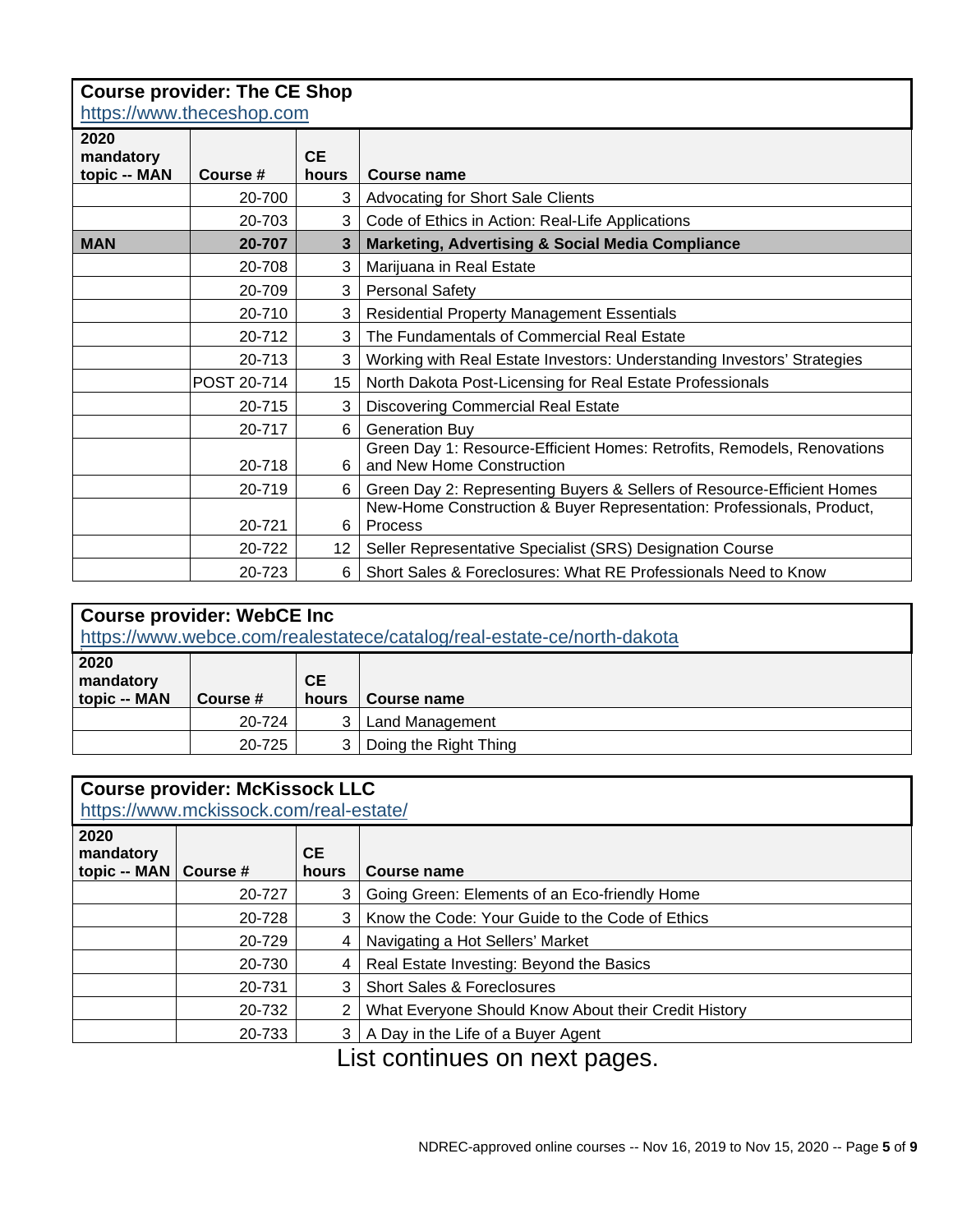| Course provider: 1 Attempt (At Your Pace Online LLC)<br>https://www.ayporealestate.com/north-dakota-real-estate-continuing-education |        |              |                                 |  |
|--------------------------------------------------------------------------------------------------------------------------------------|--------|--------------|---------------------------------|--|
| 2020<br>mandatory<br>topic -- MAN   Course #                                                                                         |        | CE.<br>hours | Course name                     |  |
|                                                                                                                                      | 20-734 | 3            | <b>Real Estate Agent Safety</b> |  |

| Course provider: OnCourse Learning Real Estate<br>www.oncourselearning.com |        |              |                                                   |  |
|----------------------------------------------------------------------------|--------|--------------|---------------------------------------------------|--|
| 2020<br>mandatory<br>topic -- MAN Course #                                 |        | CE.<br>hours | Course name                                       |  |
|                                                                            | 20-735 | 3            | Concepts in Appraising Green Residential Building |  |

| Course provider: Continuing Ed Express LLC<br>www.continuingedexpress.com |        |              |                                            |  |
|---------------------------------------------------------------------------|--------|--------------|--------------------------------------------|--|
| 2020<br>mandatory<br>topic -- MAN Course #                                |        | CE.<br>hours | Course name                                |  |
|                                                                           | 20-736 | 3            | Real Estate Photography for Listing Agents |  |

| Course provider: University of North Dakota<br>www.und.edu/real-estate |                    |                    |                                                               |  |
|------------------------------------------------------------------------|--------------------|--------------------|---------------------------------------------------------------|--|
| 2020<br>mandatory<br>topic -- MAN Course #                             |                    | <b>CE</b><br>hours | Course name                                                   |  |
|                                                                        | <b>POST 20-738</b> |                    | 15   North Dakota Real Estate Post-Licensure Course – 15-Hour |  |

| <b>Course provider: InterNACHI</b><br>https://www.nachi.org/agentce.htm |        |              |                                                  |  |  |
|-------------------------------------------------------------------------|--------|--------------|--------------------------------------------------|--|--|
| 2020<br>mandatory<br>topic -- MAN   Course #                            |        | CE.<br>hours | Course name                                      |  |  |
|                                                                         | 20-739 | 3            | Saving Home Energy for Real Estate Professionals |  |  |
|                                                                         | 20-740 | 2            | Home Energy Score for Real Estate Professionals  |  |  |

| <b>Course provider: The CE Shop</b><br>https://www.theceshop.com |        |                    |                                          |  |
|------------------------------------------------------------------|--------|--------------------|------------------------------------------|--|
| 2020<br>mandatory<br>topic -- MAN   Course #                     |        | <b>CE</b><br>hours | Course name                              |  |
|                                                                  | 20-741 | 3 I                | Current Issues and Trends in Real Estate |  |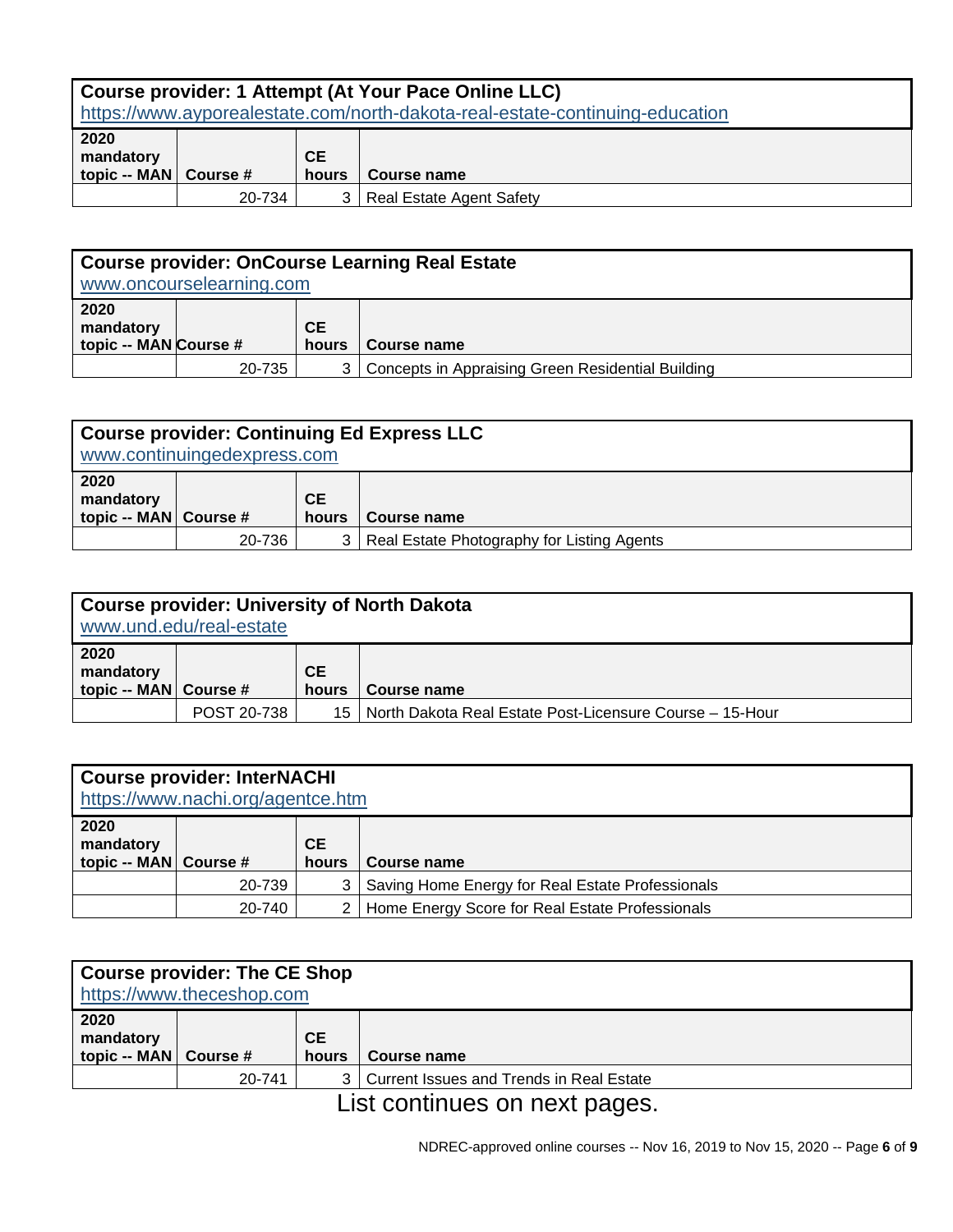| <b>Course provider: Cooke Real Estate School</b><br>https://www.cookeschool.com/real-estate-course-listing.php?state=North-Dakota |        |                    |                                           |  |
|-----------------------------------------------------------------------------------------------------------------------------------|--------|--------------------|-------------------------------------------|--|
| 2020<br>mandatory<br>topic -- MAN   Course #                                                                                      |        | <b>CE</b><br>hours | Course name                               |  |
|                                                                                                                                   | 20-742 | 15                 | Insider's Guide to Commercial Real Estate |  |

| <b>Course provider: McKissock LLC</b><br>https://www.mckissock.com/real-estate/continuing-education/north-dakota/ |        |              |                                                                                    |  |  |
|-------------------------------------------------------------------------------------------------------------------|--------|--------------|------------------------------------------------------------------------------------|--|--|
| 2020<br>mandatory<br>topic -- MAN   Course #                                                                      |        | CE.<br>hours | Course name                                                                        |  |  |
|                                                                                                                   | 20-744 | 3            | <b>Educating Homebuyers</b>                                                        |  |  |
|                                                                                                                   | 20-745 | 3            | <b>Real Estate Taxes</b>                                                           |  |  |
|                                                                                                                   | 20-746 | 3            | Intro to Property Management: Market Analysis, Risk Management, and<br>Maintenance |  |  |

| <b>Course provider: The CE Shop</b><br>https://www.theceshop.com |          |              |                                                                            |  |
|------------------------------------------------------------------|----------|--------------|----------------------------------------------------------------------------|--|
| 2020<br>mandatory<br>topic -- MAN                                | Course # | CE.<br>hours | Course name                                                                |  |
|                                                                  | 20-748   | 3            | Affordable Housing: Solutions for Home & Financing                         |  |
|                                                                  | 20-749   | 4            | Assistance Animals & Fair Housing                                          |  |
|                                                                  | 20-750   | 3            | Sex & Real Estate: Sexual Harassment, Sexual Discrimination & Fair Housing |  |
|                                                                  | 20-751   | 3            | Taxes & Real Estate: What You Need to Know                                 |  |

| <b>Course provider: McKissock LLC</b><br>https://www.mckissock.com/real-estate/continuing-education/north-dakota/ |        |                    |                                                          |  |
|-------------------------------------------------------------------------------------------------------------------|--------|--------------------|----------------------------------------------------------|--|
| 2020<br>mandatory<br>topic -- MAN   Course #                                                                      |        | <b>CE</b><br>hours | Course name                                              |  |
|                                                                                                                   | 20-752 | 3                  | Managing Online Transactions (demonstrated with dotloop) |  |

| <b>Course provider: InterNACHI</b><br>https://www.nachi.org/agentce.htm |        |                    |                                                      |  |  |
|-------------------------------------------------------------------------|--------|--------------------|------------------------------------------------------|--|--|
| 2020<br>mandatory<br>topic -- MAN Course #                              |        | <b>CE</b><br>hours | Course name                                          |  |  |
|                                                                         | 20-753 | 4                  | Home Energy Efficiency for Real Estate Professionals |  |  |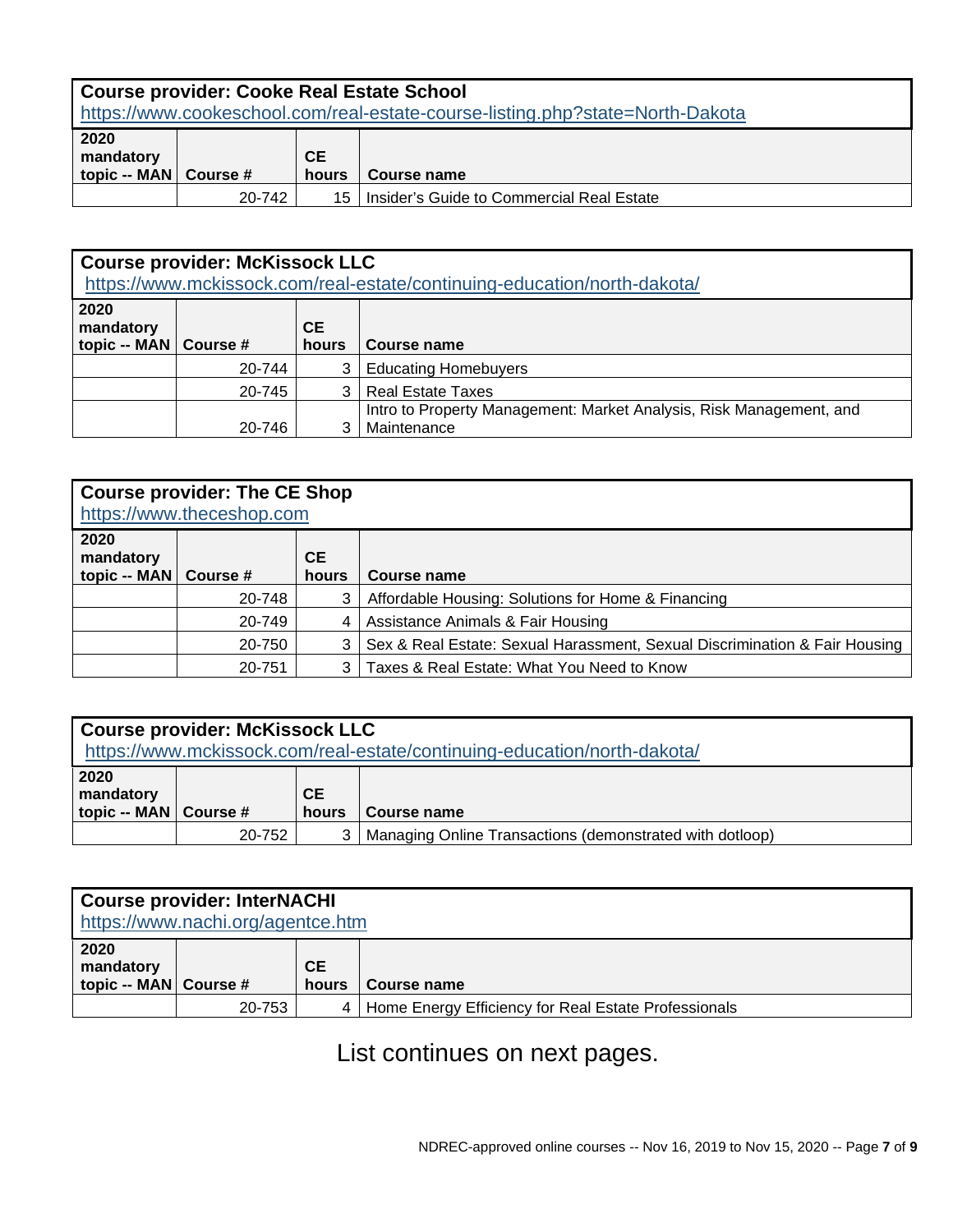### **Course provider: Continuing Ed Express LLC**

[www.continuingedexpress.com](http://www.continuingedexpress.com/)

| <u>WWW.CONUNIUMIQUUADIUSS.COM</u> |          |                    |                                                              |  |
|-----------------------------------|----------|--------------------|--------------------------------------------------------------|--|
| 2020                              |          |                    |                                                              |  |
| mandatory<br>topic -- MAN         | Course # | <b>CE</b><br>hours | <b>Course name</b>                                           |  |
|                                   | 20-754   | 2                  | Serving Senior Homebuyers & Sellers                          |  |
|                                   | 20-755   | 3                  | History of the American Home: Part I                         |  |
|                                   | 20-756   | 3                  | Buyer Counseling: A Planned Approach                         |  |
|                                   | 20-757   | 3                  | <b>Professional Standards &amp; Best Practices</b>           |  |
|                                   | 20-758   | 3                  | History of the American Home: Part II                        |  |
|                                   | 20-759   | 3                  | Seller Counseling: From Listing to Closing                   |  |
|                                   | 20-760   | 3                  | <b>Rehab for Resale</b>                                      |  |
|                                   | 20-761   | 3                  | <b>REALTOR® Code of Ethics Case Studies</b>                  |  |
|                                   | 20-762   | 3                  | The Role of Diversity Marketing in Your Real Estate Practice |  |
|                                   | 20-763   | 3                  | <b>Business &amp; Communications Technology</b>              |  |
|                                   | 20-764   | 3                  | How to Sell Real Estate Part-time                            |  |
|                                   | 20-765   | 3                  | Simple Staging for Quicker Sales                             |  |
|                                   | 20-766   | 3                  | The Essential Real Estate Marketing Guide                    |  |
|                                   | 20-767   | 3                  | A Guide to Navigating Real Estate Transactions               |  |
|                                   | 20-768   | 3                  | Green Remodeling: Sustainable Ways to Renovate Homes         |  |
|                                   | 20-769   | 3                  | Inside the Federal Reserve                                   |  |
|                                   | 20-770   | 3                  | Service Docs, ADA & the Fair Housing Act                     |  |
|                                   | 20-771   | 3                  | Home Inspection Basics                                       |  |
|                                   | 20-772   | 3                  | <b>Resolving Transaction Disputes</b>                        |  |
|                                   | 20-773   | 3                  | Mortgage Fraud Finds New Paths in Real Estate                |  |
|                                   | 20-774   | 3                  | Negotiate with Confidence & Power: Advanced Practices        |  |
|                                   | 20-775   | 3                  | Negotiate with Confidence & Power: Fundamentals              |  |

### **Course provider: The CE Shop**

| https://www.theceshop.com                    |        |              |                                    |  |  |  |
|----------------------------------------------|--------|--------------|------------------------------------|--|--|--|
| 2020<br>mandatory<br>topic -- MAN   Course # |        | CE.<br>hours | Course name                        |  |  |  |
|                                              | 20-776 | 4            | Ethical Excellence Raising the Bar |  |  |  |
|                                              | 20-777 | 3            | Hot Topics in Real Estate          |  |  |  |
|                                              | 20-778 | 12           | e-Pro Certification Program        |  |  |  |
|                                              | 20-779 | 6            | At Home with Diversity             |  |  |  |